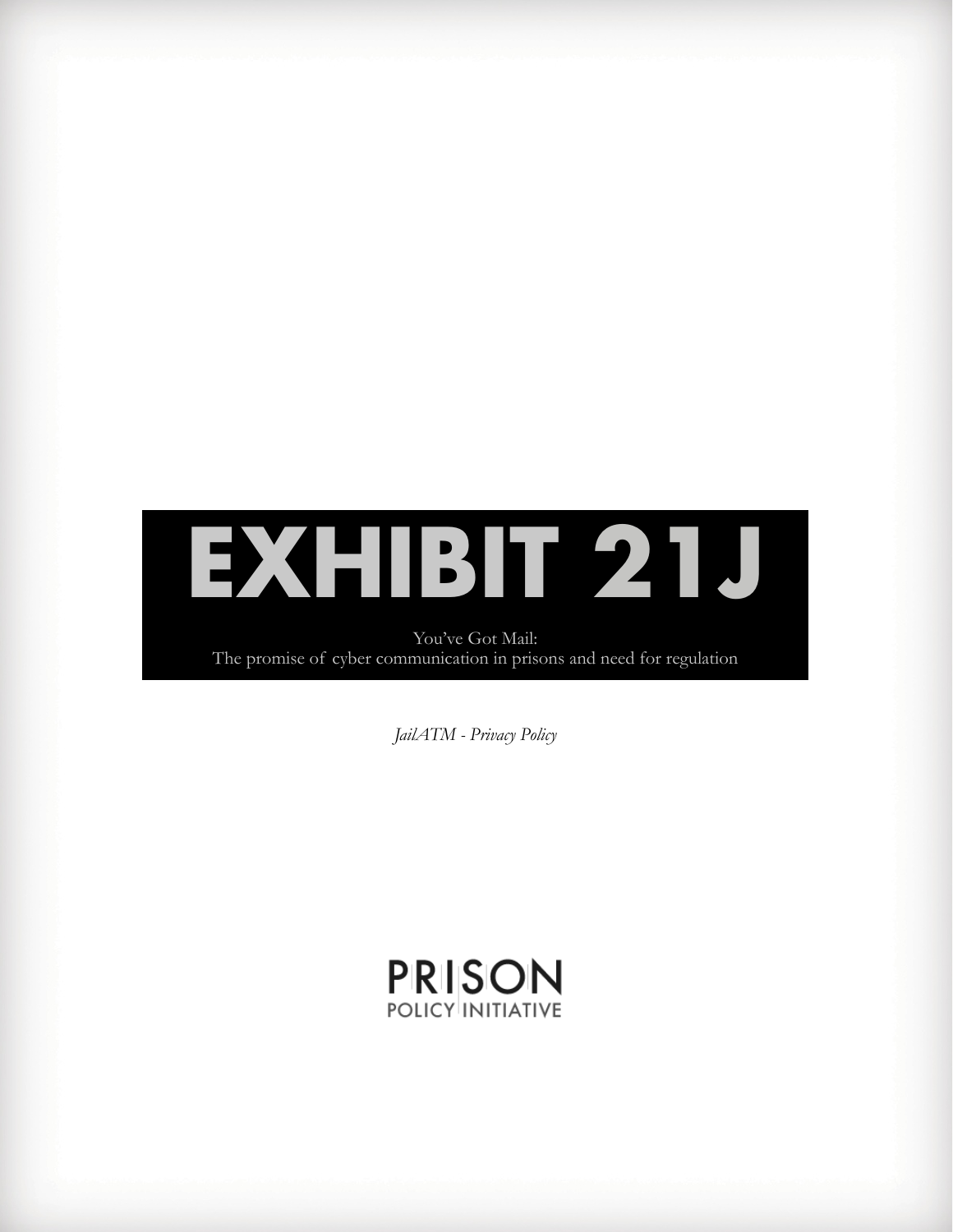#### **Tech Friends / JailATM https://deposits.jailatm.com/webdeposits/privacy.html Cached copy at: http://www.webcitation.org/6eIDZRWe3**

## **What information do we collect?**

We collect information from you as you use the site, including but not limited to, registration information, purchase information, IP address, browser information, and biometric data. This site is used for restricted communications to inmates housed at government facilities. The government facilities enrolled in this service will have access to identity and transaction information you enter. In addition, for e-mail and video visitation services, the government facilities will be able to intercept, monitor and record such services unless you have requested status as a confidential visitor. Thus, there is NO EXPECTATION OF PRIVACY of anyone participating in any of the services we provide, including JailATM™ transactions and e-mail and video visitation services.

When ordering on our site, you will be asked to enter your credit card information. There will be no refunds under any circumstances. Like most websites, we may use cookies to enhance your experience, gather general visitor information, and track visits to our website. Please refer to the 'do we use cookies?' section below for information about cookies and how we use them.

#### **What do we use your information for?**

Any of the information we collect from you may be used in the following ways:

• To process transactions Your information, whether public or private, may be exchanged with other entities for the purpose of identity verification or law enforcement needs. We do not sell your information for cross-marketing purposes.

• For identity verification

Your information may be used to determine your actual identity by governmental agencies as allowed by law. This identity information may be used to authorize deposits into an inmate's account, allow email communications, or video visitations between you and the inmate.

#### **What is a confidential visitor?**

**As a confidential visitor, your email and video visitations will not be recorded; however, you must register with, and be accepted as a confidential visitor by the government facility and register as such with us prior to the visitations.**

#### **How do we protect your information?**

We implement a variety of security measures to maintain the safety of your personal information when you place an order. These security measures include: password protected directories and databases to safeguard your information, SSL (Secure Sockets Layer) technology to ensure that your information is fully encrypted and sent across the Internet securely or PCI Scanning to actively protect our servers from hackers and other vulnerabilities. We use a secure server and all supplied sensitive/credit information is transmitted via Secure Socket Layer (SSL) technology and then encrypted into our Payment gateway provider's database only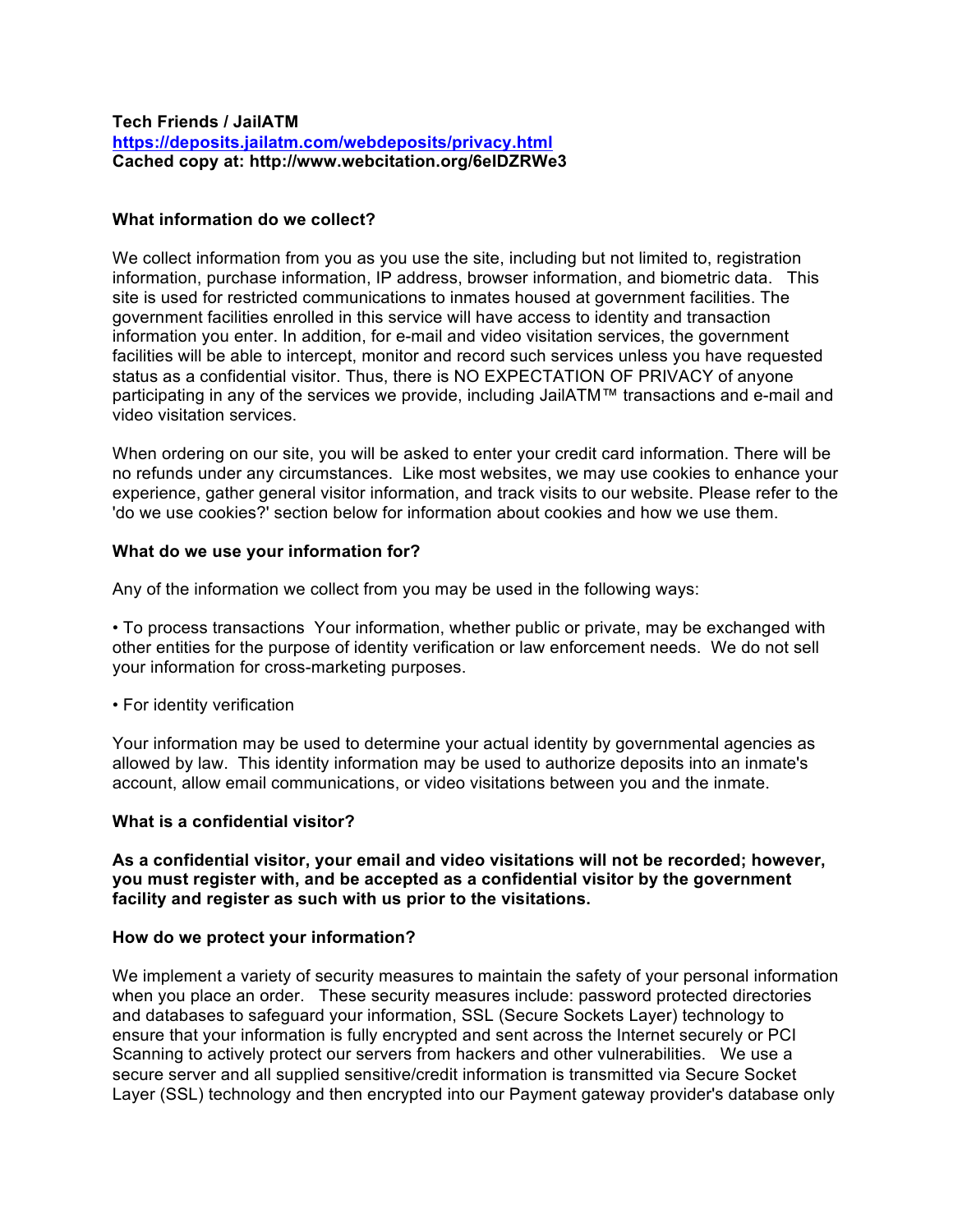to be accessible by those authorized with special access rights to such systems, and are required to keep the information confidential. Although this greatly reduces the risk of your information being compromised, no security method is unbreakable and we make no guarantee that your information will be not intercepted.

You hereby release and covenant not to sue Tech Friends, its affiliates, and any participating government facility for any civil claim or criminal complaint related to such interception, monitoring, and recording of any content of e-mail or video visitation, any personally identifiable information, and any subsequent use, publication or sharing thereof, including without limitation, any state or federal wiretap, eavesdropping, stored communications, or invasion of privacy statutes.

## **Do we use cookies?**

Yes (Cookies are small files that a site or its service provider transfers to your computer's hard drive through your Web browser (if you allow) that enables the sites or service providers systems to recognize your browser and capture and remember certain information).

## **Do we disclose any information to outside parties?**

We do not sell, trade, or otherwise transfer to outside parties your personally identifiable information for cross-marketing purposes. This does not include trusted third parties who assist us in operating our website, conducting our business, or servicing you, so long as those parties agree to keep this information confidential. We may also release your information when we believe release is appropriate to comply with the law, aid in identity verification, is needful for law enforcement, to enforce our site policies, or protect ours or others' rights, property, or safety. You hereby authorize such release without the need for a subpoena, warrant, court order or authorization from you. Non-personally identifiable visitor information may be provided to other parties for marketing, advertising, or other uses.

# **Third party links**

Occasionally, at our discretion, we may include or offer third party products or services on our website. These third party sites have separate and independent privacy policies. We therefore have no responsibility or liability for the content and activities of these linked sites. Nonetheless, we seek to protect the integrity of our site and welcome any feedback about these sites.

#### **California Online Privacy Protection Act Compliance**

Because we value your privacy, we have taken the necessary precautions to be in compliance with the California Online Privacy Protection Act.

All personal information can be changed by logging into your account and editing the information on the Account Settings page.

#### **Children's Online Privacy Protection Act Compliance**

We are in compliance with the requirements of COPPA (Children's Online Privacy Protection Act). We do not collect any information from anyone under 13 years of age. Our website, products and services are all directed to people who are at least 13 years old or older.